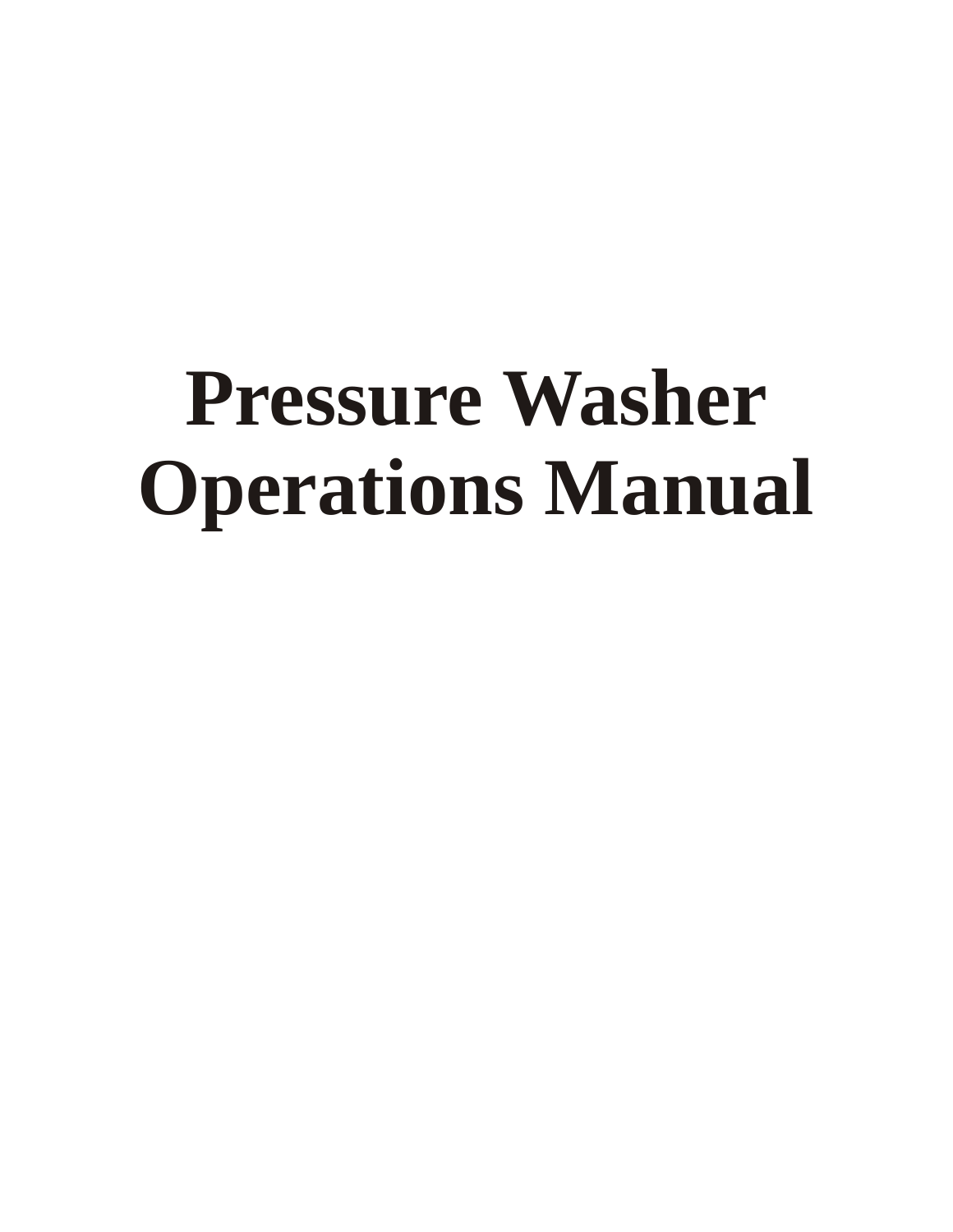



**CLEAR OF NOZZLE.**

### **HIGH PRESSURE SPRAY CAN CAUSE SERIOUS INJURY**

Never point or aim the gun/wand at yourself or anyone else. Never put your hand, fingers or body directly in front of the spray nozzle.



### **A. KNOW YOUR PRESSURE WASHING EQUIPMENT** READ YOUR OWNERS MANUAL CAREFULLY.

Do not operate your power washer until you completely understand and can follow all operating instructions, precautions and safety rules.

Restrict the use of your power washer to users who have read, understand and can follow all operating instructions, precautions and safety rules.



## **B. PLAN AHEAD**

- 1. Always wear ear protection to cut noise and eye protection and / or face shield to prevent debris from flying or ricocheting into eyes and face which could result in serious injury.
- 2. Dress safely in long pants and wear boots or shoes. Other protective equipment is advisable when using chemicals, cleaning detergents or other corrosive or abrasive substances.
- 3. Do not operate pressure washing equipment if you have consumed alcohol or taken medication.
- 4. Keep pets, children and bystanders a safe distance away from your work area. A minimum of 50 feet is recommended.
- 5. Do not spray directly at glass or fragile objects.
- 6. CAUTION after turning off your pressure washer and water supply, there is still high pressure water trapped in the system. You must release the pressure by triggering the gun after the engine/motor has completely stopped.
- 7. Know what chemicals you are using and read precautions.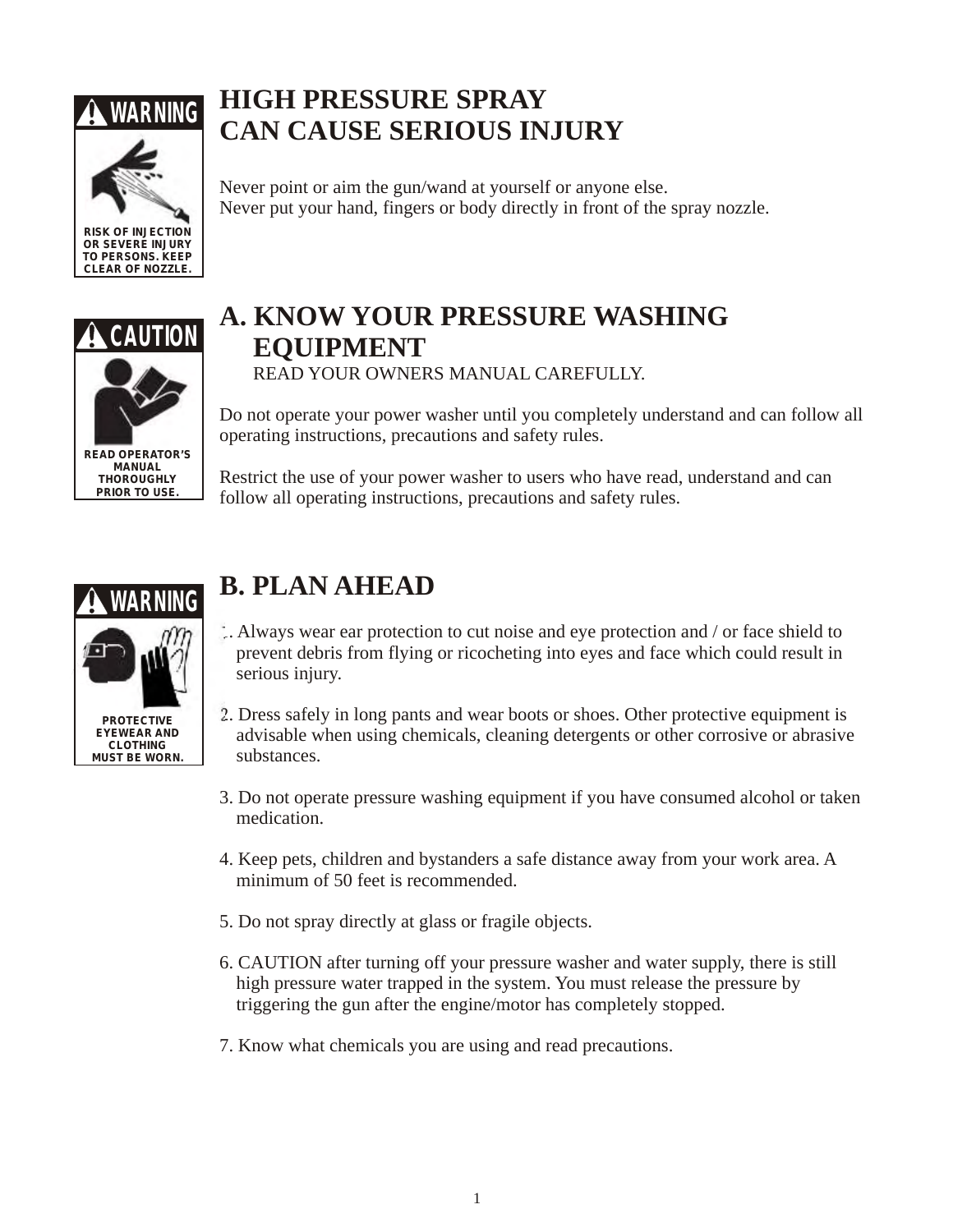



Follow all safety precautions, operating procedures and maintenance listed in your engine operator's manual which came with the pressure cleaner. This manual may be attained from your local small engine repair center.

**DO NOT** fill the engine with gasoline when the engine is running, hot or near an open flame. **DO NOT SMOKE**.





**RISK OF ASPHYXIATION. USE ONLY IN A WELL VENTILATED AREA.**



**DO NOT** run power washers in an enclosed area. Exhaust fumes contain poisonous carbon monoxide gas. Breathing exhaust gases can cause serious illness or death.

**DO NOT** touch or come in contact with hot mufflers, cylinders, cooling fins or hot exhaust gases as this may result in severe burns.

Never tamper with governor spring, governor links or other components which may increase the speed (RPM) of the engine.

**DO NOT** operate pressure cleaners in the presence of flammable vapors or gases. When servicing pressure cleaning equipment, be sure to properly dispose of any flammable materials.

**DO NOT** make adjustments to your equipment without first removing the spark plug.

When transporting pressure cleaners, the fuel shut-off valve must be in the closed position, to prevent fuel from spilling out.



A circuit dedicated only to the electric pressure washer is recommended. This circuit should be installed by a licensed electrician and checked to supply adequate voltage under load. If the distance from the panel is to long, the wire size is too small or the voltage is initially to low, this will cause the GFCI or Thermal overload to trip. If the GFCI trips or the thermal overload on the motor trips consult factory. Plug your cord into the receptacle. **DO NOT USE EXTENSION CORD! USE ONLY THE FACTORY SUPPLIED POWERCORD**.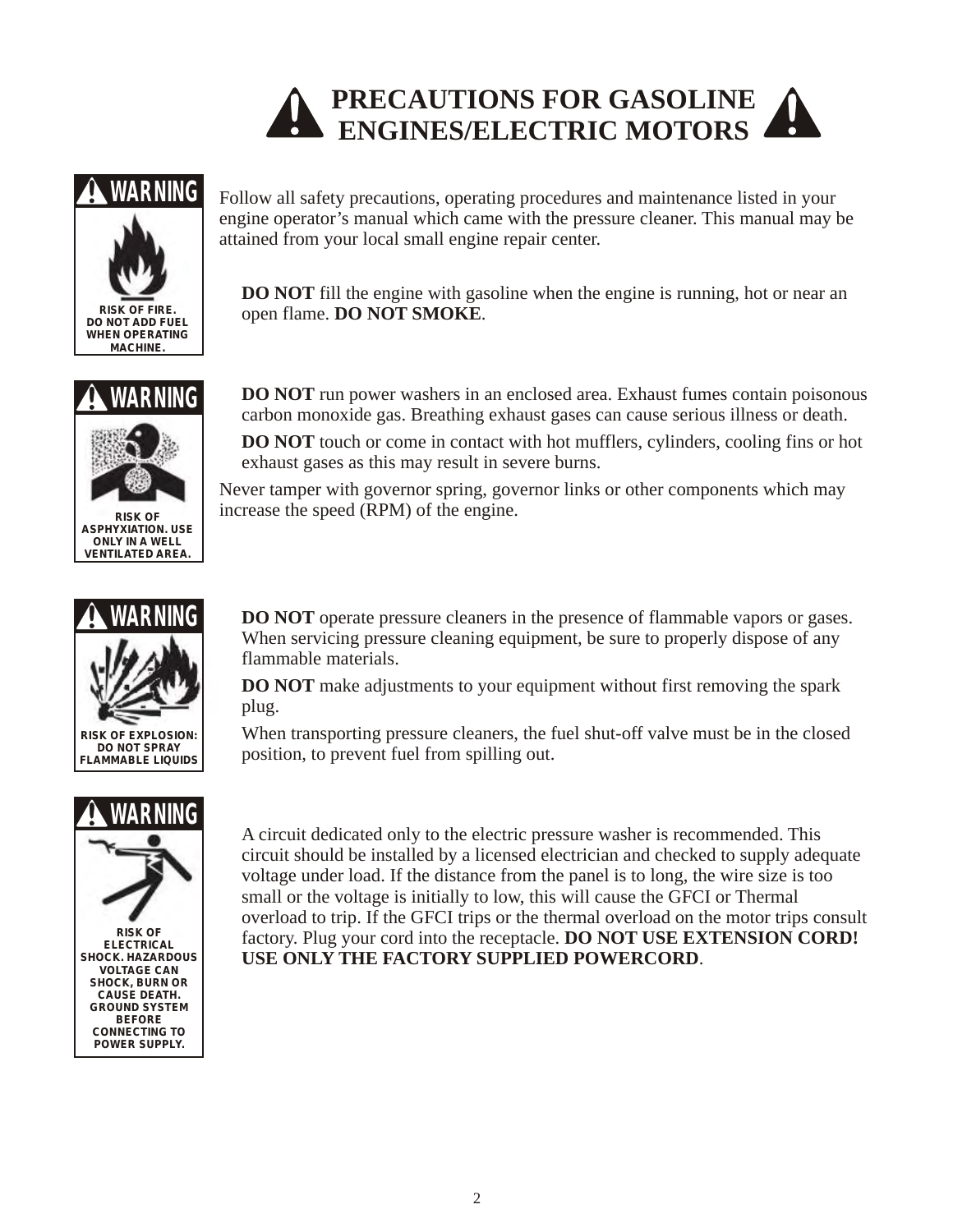### **INITIAL SETUP AND OPERATION OF YOUR NEW PRESSURE WASHER**

#### **Inspection for freight damage**

When you receive your commercial pressure washer be sure you check for concealed freight damage. Any damage should be noted with the delivering carrier. If you have any questions related to freight call your selling dealer.

### **Inspection of oil levels**

Check all oil levels in the pump or engine if applicable. Failure to check all levels could result in pressure washer damage. Most pumps are shipped with oil from factory and the crankcases are sealed. You may have to remove a shipping plug and install a dipstick in the pump. Oil type is stated on the pump breakdown and in the engine manual.

### **Water Supply**

Your water supply must provide water to the equipment that exceeds the Gallon Per Minute{GPM}rate of your machine. You can check your GPM by using a 5 gallon bucket and a timer. If your machine is 5 GPM or less and the bucket fills in less than a minute you have adequate supply. Some water supply systems are affected by things like washing machines, livestock watering systems and flushing of toilets. Be sure the supply is still adequate when these operations are taking place. The water temperature cannot exceed 145 Degrees Fahrenheit on the standard models and 180 degrees Fahrenheit on the high temperature models and the pressure should not exceed 60 PSI. **Failure to secure adequate water supply to your commercial pressure washer will result in pump damage. DO NOT RUN PUMP DRY.**

### **Water Quality**

Your water should not contain particles larger than 80 microns. Although there are small filters installed on power washers that filter the water, they could only filter poor quality water for a short period of time before they clog. This would result in damage to the machine. Therefore you should insure no sand or scale particles are present in the water supply.

### **Supply Hose**

Hook a garden hose from the faucet to the machine, when doing this be sure to check the inlet water filter or screen. This hose should be a least 5/8" diameter and a length at least 15 feet. This 15' length helps isolate the water supply from pulsations from the pump. *Many states require a Vacuum Break or back flow preventor be installed at the faucet, before the garden hose, to insure the water source cannot be contaminated. Be sure to check local and state regulations upon installation.*

#### **Purge Air**

Turn on the water supply and open the trigger gun, this will purge all the air from the system. Look for water leaks and stop any leak found. Leaks can cause erratic pump behavior.

### **Pump**

Prior to turning on the power switch or starting engine, check the oil level in the pump. The pump oil should be changed after the first 50 hours of operation, then every 3 months or 300 hours of operation thereafter for average service or more frequently for extensive use or hostile environments {dusty or high moisture}.

#### **Turn on Power**

Turn on the power switch. Pull trigger gun and check for adequate pressure.

### **Filters**

Water filters, hoses and fittings should be checked prior to every operation for cleanliness, leaks and repair needs. Repair or replace as needed.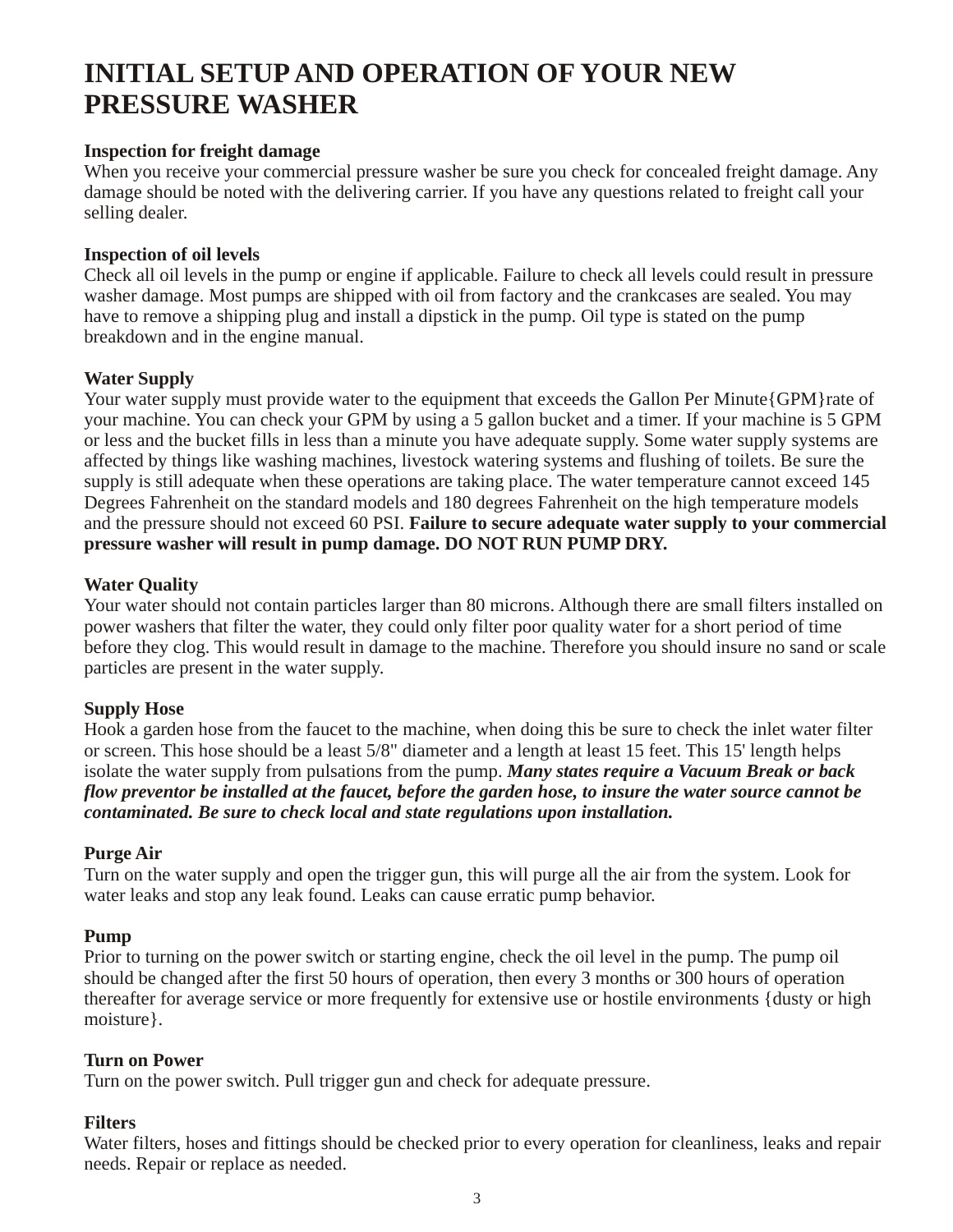### **The Unloader Valve**

Pressure cleaners are built with one of two types of unloaders: The Trapped Pressure Unloader or the Flow Actuated Unloader. After the pump is filled with water, the direction of water flow must be controlled with the unloader or regulating valve. A positive displacement pump is always delivering a specific volume of water whether the spray gun is open or closed; therefore a device is needed to control the direction of flow, either to the open spray gun or redirecting the flow back to the inlet side of the pump when the spray gun is closed. Without an unloader valve, dangerously high pressure will be produced when the spray gun is closed because the water being forced out of the pump has no place to go. The unloader is used as a safety device to guard against failure of component parts, and the development of dangerously high pressures.

#### **Hoses and Couplers**

Factory supplied hoses are sized in length and diameter for best operational performance and size within the pressure capabilities. Additional hose added to the machine may change the performance of the machine. Consult factory if you have any questions. When replacing or disconnecting the quick couplers be sure the machine is shut off and relieve the pressure from all hoses.

### **During Operation**

The pressure was set at the factory during the testing procedure, no adjustments to the machine should be required for operation. During operation do not leave the machine running for more than 2 minutes without the trigger gun being pulled. Although your machine has a by-pass valve on it and may have a thermal relief system, this can cause extensive pump damage. If machine will not be discharging water for more than 2 minutes, shut the machine off.

### **TIP STYLES**

#### **Chemical injector use with interchangeable tips**

Your pressure washer is supplied with a downstream chemical injector. The 1/4" clear vinyl tube is be inserted into the desired chemical to apply. Be sure to use the black, low pressure nozzle to inject chemical. The chemical injector will only open up and allow chemical into the line when this tip is used. This tip enables the pressure to drop to approximately 250 PSI to draw chemical. Some injectors can be shut on and off or the rate of injection can also be set by turning the knob that the clear vinyl tube attaches to.

See calibration below. **Be sure to flush injection system with clear water after use.**

### **Multi-Reg (Adjustable) Tip**

If your machine is supplied with an adjustable tip, the spray pattern can be changed by rotating the outer shell of the nozzle. The nozzle also will move forward and backward.

The nozzle must be pulled back toward the gun for high pressure rinse. When the nozzle is moved forward you will have low pressure and the soap injector will start to draw chemical.

#### **Chemical injector use with multi-reg tip**

Move the outer shell of your tip forward (away from the gun). This will lower your pressure and allow the injector to start to draw chemical. Chemical will only be drawn in the low pressure setting. Pull nozzle back for high pressure rinse.

#### **Calibration**

If an accurate injection rate is desired, use this formula: (GPM  $x$  128)  $\div$  (ounces drawn in 1 minute) = x:1 IE: If a 2.0 GPM machine draws 8 ounces of chemical in 1 minute:  $(2x128) / 8 = 32:1$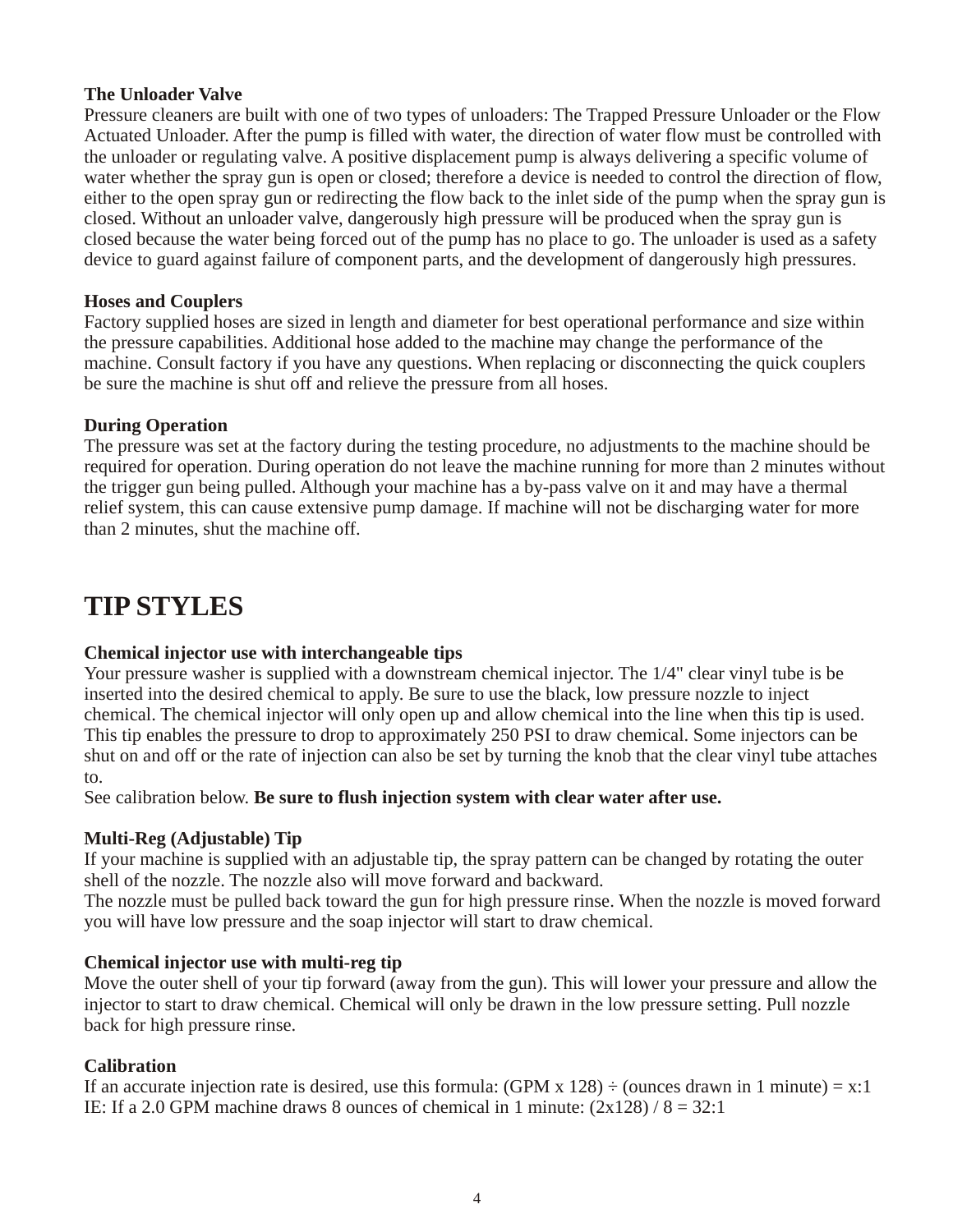## **NOZZLE SELECTION GUIDE**

Spray nozzle can be identified by the nozzle "number", a five or six digit number that is stamped on the nozzle, which indicates the spray angle and orifice size. In most cases the second and third digits of the nozzle number indicate the spray angle in degrees. EXAMPLE: 00 is 0 degrees, 15 is 15 degrees and 40 is 40 degrees. The last two numbers of the nozzle number indicated the orifice size, a standard industry designation. EXAMPLE: 60 is a 6.0 orifice, 55 is a 5.5 orifice. These numbers correspond to the actual dimensions, giving the size of the orifice. They do not however directly indicate gallons per minute, flow rates or inches in diameter of the orifice. Some power washers come with an adjustable nozzle which is fixed to the end of the wand. The fan spray may be adjusted by turning the nozzle and chemicals may also be applied by pulling outward on the nozzle.



### **STANDARD SPRAY NOZZLE APPLICATIONS**

**Caution: The spray force from these nozzles can cause injuries if pointed directly at yourself or others. Before observing directly always disconnect from spray wand.**

Cleaning tar, glue or stubborn stains from Removing light mildew stains.<br>
Concrete

Cleaning overhead areas. pools.

Removing rust from steel and oxidation from Rinsing surfaces in preparation for painting. aluminum.

### **B. 15 DEGREE - STRIPPING**

Removing paint from wood, masonry or metal.<br>
Washing and rinsing of automobiles and boats.<br>
Leaving goods windows geting and divergence

Removing heavy mildew stains.

Removing marine growth from boats and marine equipment.

Removing rust from steel and oxidation from aluminum.

### **A. 0 DEGREE - BLASTING C. 25 DEGREE - CLEANING**

Removing caked on mud from heavy General cleaning of dirt, mud and grime. construction, farm or lawn equipment. Cleaning roofs, gutters and downspouts. Removing algae and bacteria build-up from

### **D. 40 DEGREE - WASHING**

Light cleaning and washing.

Leaning roofs, windows, patios and driveways.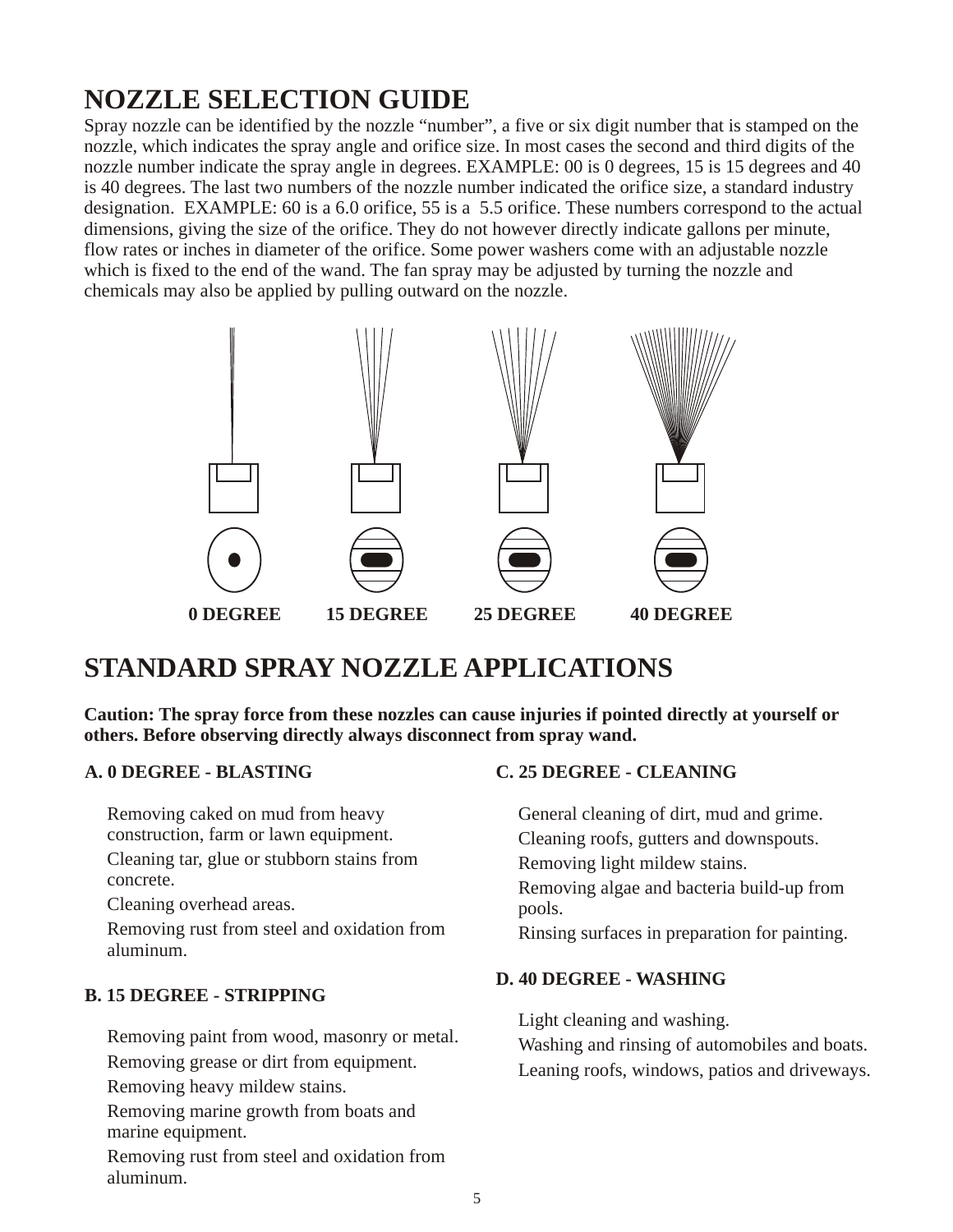### **SHUT DOWN PROCEDURE**

### **STORAGE**

- 1. Turn off the power switch on the commercial pressure washer.
- 2. Relieve pressure on line by pulling trigger gun.
- 3. Shut off water supply and disconnect garden hose.
- 4. Be sure to check for water leaks or oil leaks that should be repaired before the next operation.
- 5. If you are going to store the machine for extended period of times in cold climates be sure to antifreeze the equipment. A 50% anti-freeze solution may be drawn in through the inlet of the pump using a short remnant of garden hose. This fluid should be run through the pump when the fluid is discharged from the pump discharge your machine is winterized. Do not allow machine to freeze.
- 6. Fuel stabilizer for gas if unit is to be stored for 30-90 days. If storing unit over 90 days drain fuel tank, shut off fuel valve and run unit until it stops.

### **PREVENT DAMAGES AND EXCESSIVE WEAR**

- 1. Avoid extending hoses across high traffic areas while using power washers, and never leave the hose where it may be run over by vehicles of any type.
- 2. Never pull on the hose to move the pressure washer.
- 3. Never pull your pressure hose around a tight corner or force it into a small loop. The wire braid hose has a minimum bend radius of 5", and should not be forced into any small bend.
- 4. Wrap up the pressure washer hose when finished cleaning and store it on a hose hook, hanger, reel or other safe location.
- 5. Check oil levels (pump & engine) at every fueling to prevent low oil damage.
- 6. Inspect inlet water filter for cleanliness and damage. If soiled or dirty, rinse with fresh water. If damaged, replace with new filter.
- 7. When lifting or transporting power washers, secure and lift only with appropriate lifting handles.

### **PRESSURE WASHER CARE**

- 1. Follow recommended service instructions in owner manual for engine.
- 2. Change oil in pump after the first 50 working hours (break in period) and then every 3 months or 300 hours of operation. The oil drain bolt is located on the bottom side of the pump. When refilling or adding oil to your pump, the pressure cleaner should be on level ground. Most pressure cleaners have a site glass located on the side of pump, the oil level must be in the center of the site glass. See pump manufacturer specification sheet for proper lubrication.
- 3. Prevent pump from freezing during freezing conditions. Flush pump with 1 to 1 mixture of automobile anti-freeze and water. This will also act as a lubricant.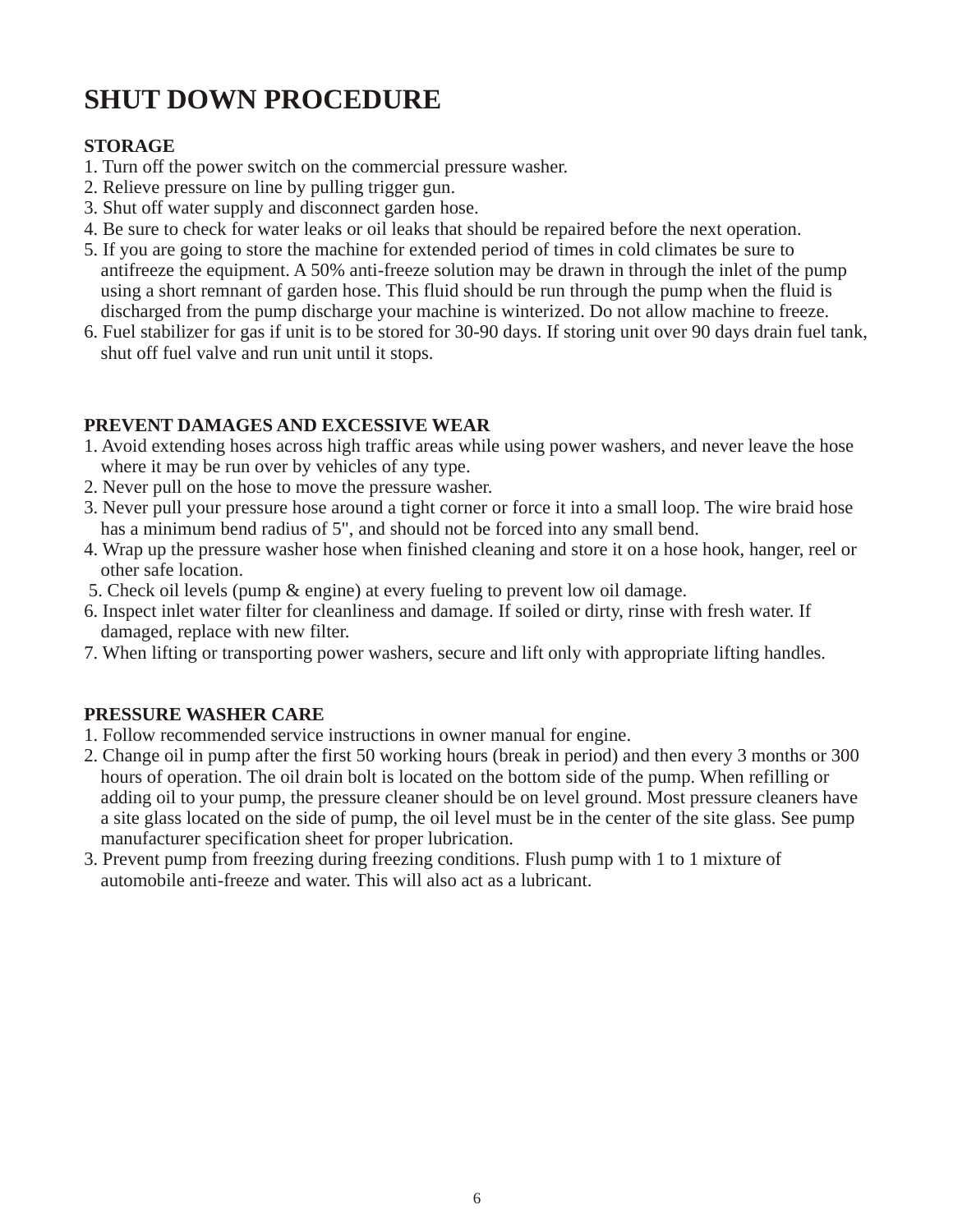### **TROUBLESHOOTING - COMMON PROBLEMS AND SOLUTIONS**

### **Low Nozzle Pressure**

Low nozzle pressure is a common complaint. In a majority of instances, low nozzle pressure is generally caused by one of the following:

- 1. Obstructed or clogged nozzle tip.
- 2. Obstructed or clogged inlet filter.
- 3. Unloader valve stuck open due to debris lodged under the check valve ball.
- 4. Customer use of shutoff-type quick connectors.
- 5. Plugged or obstructed hose.
- 6. Insufficient flow in gallons per minute (not pressure) to the pump.

### **Why should I keep my nozzles clean?**

Clogged nozzles can increase pump back pressure and possibly damage the pump. Immediate attention is required.

### **How do I clean clogged nozzles?**

- 1. Always disconnect your spray wand from the gun before cleaning your nozzles!
- 2. Clear the nozzle with a small rigid piece of wire such as a paper clip.
- 3. Flush the nozzle backwards with water.
- 4. Reconnect the wand to the gun.
- 5. Restart the pressure washer and depress the trigger on the spray gun.

If the nozzle is still plugged or partially plugged, repeat number 1-4. If the previous procedure does not clear the nozzle, replace with a new nozzle.

### **Surging Operation**

Another condition is that pressure surges. That is, when the trigger is pulled, pressure is satisfactory for a moment then falls off. When the trigger is released, pressure builds up to normal levels. This is generally a sign that the water supply cannot provide the flow rate (gallons per minute) required by the pump. Following are some possible solutions:

- 1. Make sure the supply is not restricted; that there are no under-sized fittings and the inlet screen is unobstructed.
- 2. Make sure the flow rate of the water supply is sufficient for the pump. First, find the capacity of your pump in gallons per minute (gpm). Then determine the flow rate of your supply by measuring the gallons that can be delivered in one minute. If your supply does not deliver the gpm your pump requires, do not use the pump. It will suck air, causing cavitations which can quickly damage pump components.
- 3. Check for leaks in the supply fittings. Any leak will cause the pump to draw air and perform poorly.

### **Soap Injector Not Working Properly**

When a soap injector is not working properly, the problem is generally fairly easy to isolate. Check the following:

- 1. If you have interchangeable tips, make sure the Black, soap tip is installed. Soap injectors will not work when high pressure nozzles are installed.
- 2. Be sure that the soap injector valve is turned on, and turn selector valve to desired setting.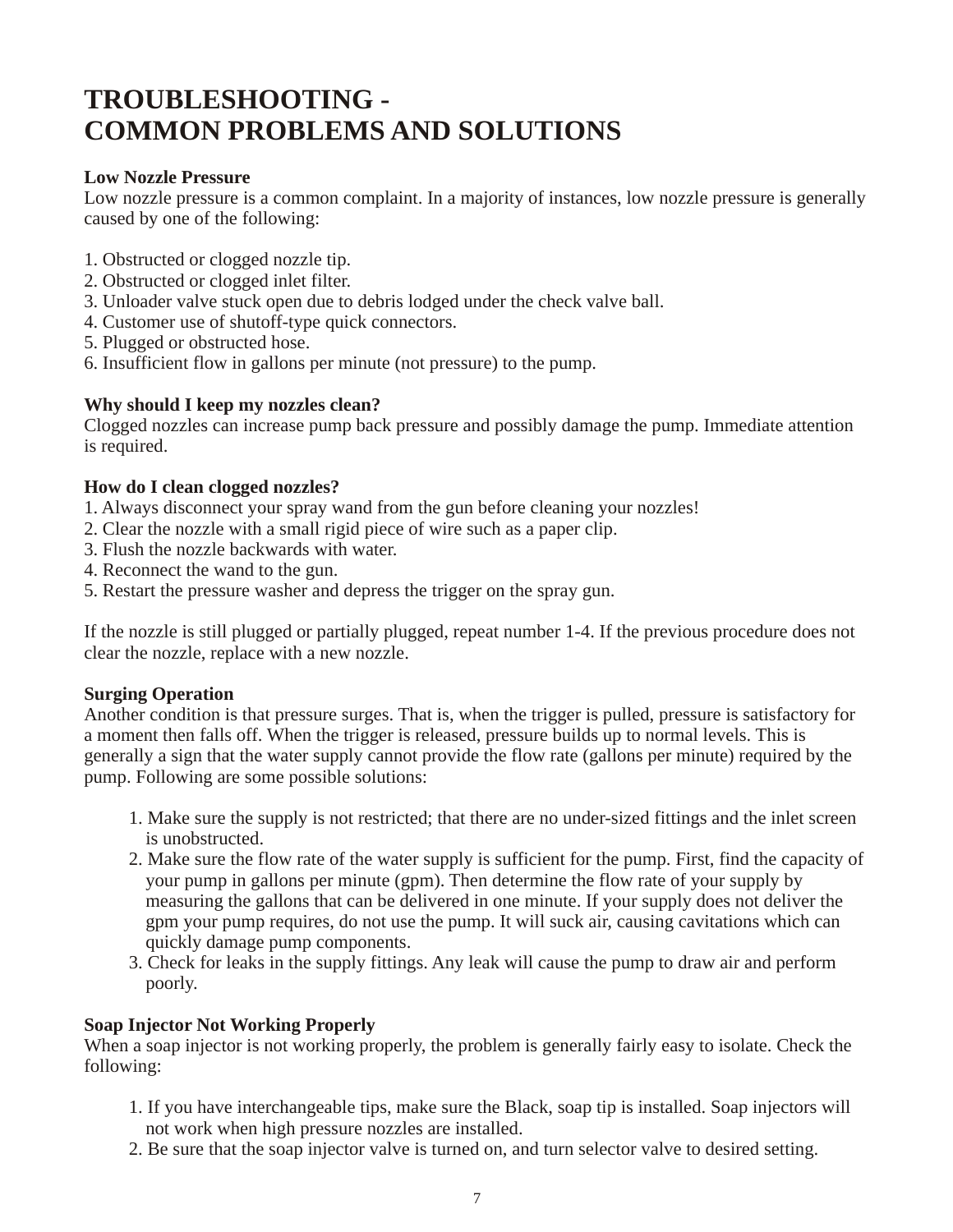- 3. A piece of debris may be caught in the injector valve, injector ball valve, or orifice. Disassemble and clean the injector.
- 4. If you have an adjustable nozzle, be sure it is in the low pressure position (away form the gun) to draw soap.

### **Notice**

User maintenance procedures include replacing valves and seals. Unloader components are not user serviceable. Repairs involving unloaders and crankcase components should be referred to the factory or a factory authorized repair center.

### **TROUBLESHOOTING**

| <b>PROBLEM</b>                          | <b>POSSIBLE CAUSE</b>                                        | <b>SOLUTION</b>                                                                       |  |
|-----------------------------------------|--------------------------------------------------------------|---------------------------------------------------------------------------------------|--|
| <b>LOW OPERATING</b><br><b>PRESSURE</b> | Faulty pressure gauge                                        | Install new gauge                                                                     |  |
|                                         | Insufficient water supply                                    | Use larger supply hose;<br>clean filter at water inlet                                |  |
|                                         | Old, worn or incorrect<br>spray nozzle                       | Match nozzle number of<br>machine and/or replace with<br>new nozzle                   |  |
|                                         | Belt slippage                                                | Tighten or replace;<br>use correct belt.                                              |  |
|                                         | Plumbing or hose leak                                        | Check plumbing system for<br>leaks. Retape leaks with<br>teflon tape.                 |  |
|                                         | Faulty or misadjusted<br>unloader valve                      | Adjust unloader for proper<br>pressure. Install repair kit<br>or replace when needed. |  |
|                                         | Worn packing in pump                                         | Install new packing kit                                                               |  |
|                                         | Fouled or dirty inlet or<br>discharge valves in pump         | Clean inlet and discharge<br>valves.                                                  |  |
|                                         | Worn inlet or discharge valves                               | Replace with valve kit.                                                               |  |
|                                         | Obstruction in spray nozzle                                  | Remove obstruction.                                                                   |  |
|                                         | Leaking pressure control valve Rebuild or replace as needed. |                                                                                       |  |
|                                         | Slow engine RPM                                              | Set engine speed at proper<br>specifications.                                         |  |
|                                         | Pump sucking air                                             | Check water supply and<br>possibility of air seepage.                                 |  |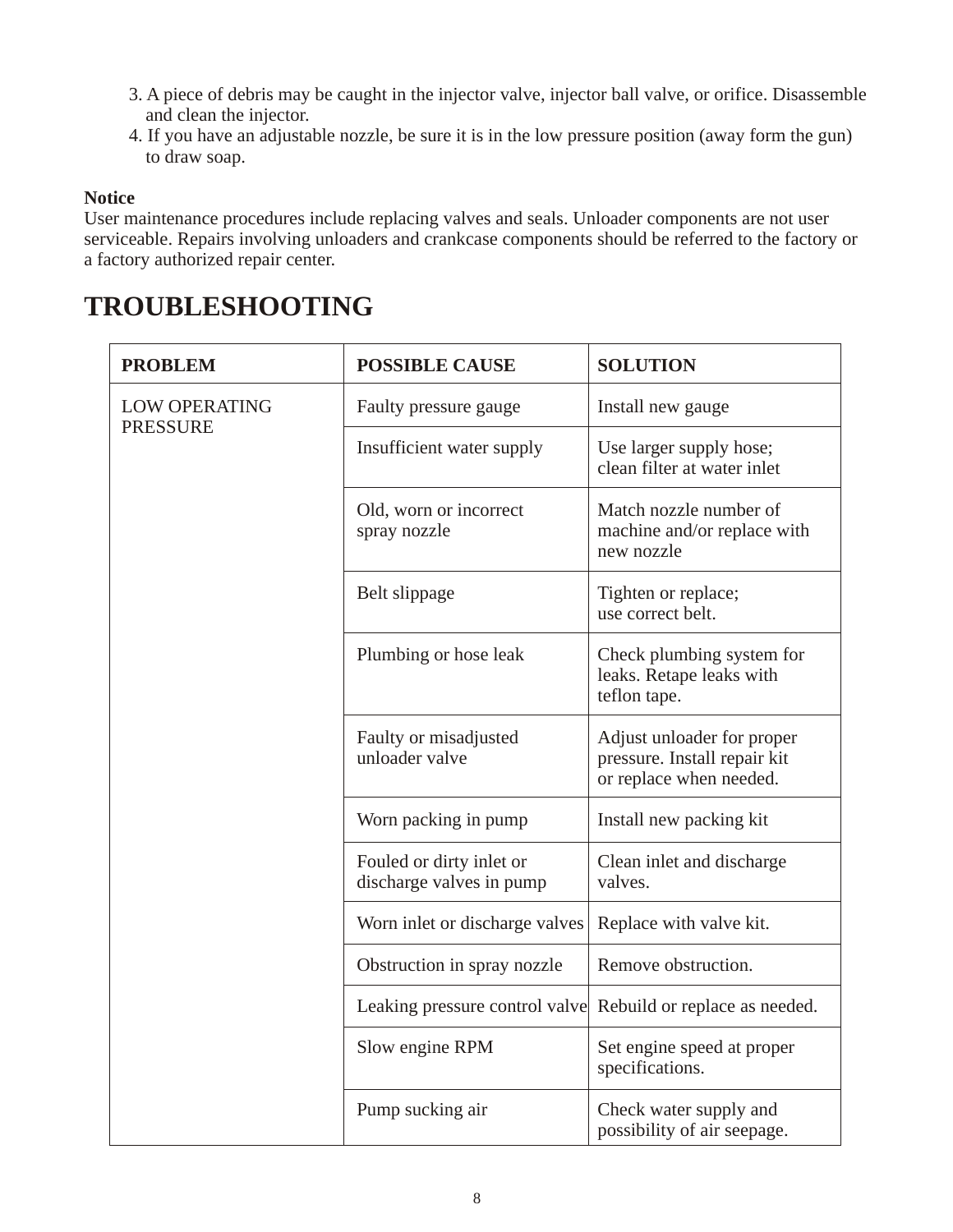| <b>PROBLEM</b>                                 | <b>POSSIBLE CAUSE</b>                                                     | <b>SOLUTION</b>                                                                            |  |  |
|------------------------------------------------|---------------------------------------------------------------------------|--------------------------------------------------------------------------------------------|--|--|
| <b>LOW OPERATING</b><br><b>PRESSURE</b>        | Valves sticking                                                           | Check and clean or replace if<br>necessary.                                                |  |  |
|                                                | Unloader valve seat faulty                                                | Check and replace if necessary.                                                            |  |  |
| <b>FLUCTUATING</b><br><b>PRESSURE</b>          | Valves worn                                                               | Check and replace if necessary.                                                            |  |  |
|                                                | Blockage in valve                                                         | Check and replace if necessary.                                                            |  |  |
|                                                | Worn piston packing                                                       | Check and replace if necessary.                                                            |  |  |
| <b>NOISY PUMP</b>                              | Air in suction line                                                       | Check water supply and<br>connections on suction line.                                     |  |  |
|                                                | Broken or weak inlet or<br>discharge valve springs                        | Check and replace if necessary.                                                            |  |  |
|                                                | Excessive matter in valves                                                | Check and clean if necessary.                                                              |  |  |
|                                                | Worn bearings                                                             | Check and replace if necessary.                                                            |  |  |
| PRESENCE OF WATER<br><b>IN OIL</b>             | Water seal worn                                                           | Check and replace if necessary<br>and change oil.                                          |  |  |
|                                                | High humidity in air                                                      | Check and change oil<br>twice as often.                                                    |  |  |
| <b>WATER DRIPPING</b>                          | Piston packing worn                                                       | Check and replace if necessary.                                                            |  |  |
| FROM UNDER PUMP                                | O-Ring plunger retainer worn                                              | Check and replace if necessary.                                                            |  |  |
|                                                | Cracked piston                                                            | Check and replace if necessary.                                                            |  |  |
|                                                | Pump protector                                                            | Lower water supply pressure.<br>Do not run with spray gun<br>closed longer than 2 minutes. |  |  |
| <b>OIL DRIPPING</b>                            | Oil seal worn                                                             | Check and replace if necessary.                                                            |  |  |
| <b>EXCESSIVE VIBRATION</b><br>IN DELIVERY LINE | Check and replace if necessary.<br>Irregular functioning<br>of the valves |                                                                                            |  |  |
| DETERGENT NOT<br><b>DRAWING</b>                | Air leak                                                                  | Tighten all clamps. Check<br>detergent lines for holes.                                    |  |  |
|                                                | Filter screen on detergent<br>suction hose plugged                        | Clean or replace.                                                                          |  |  |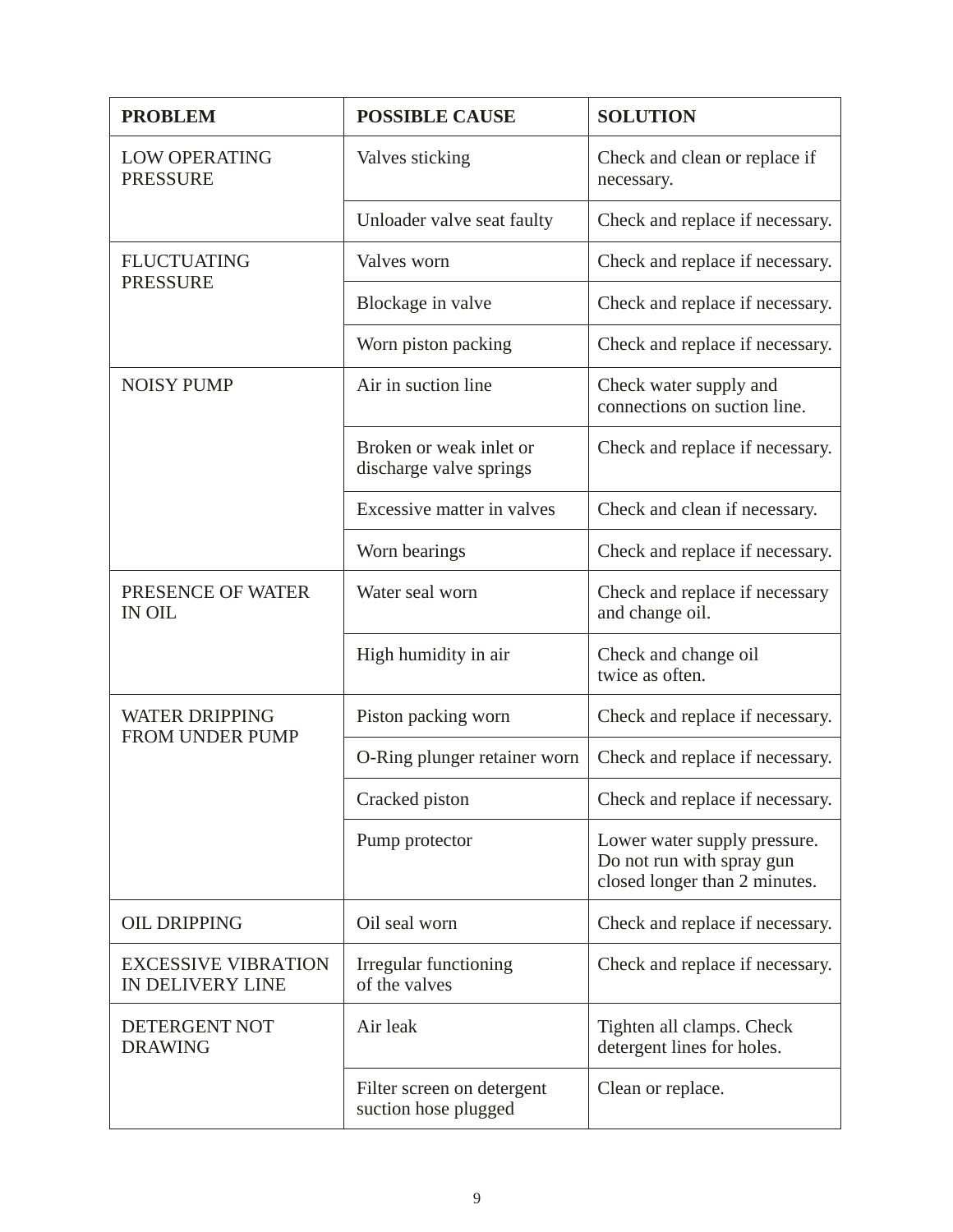| <b>PROBLEM</b>                                                                       | <b>POSSIBLE CAUSE</b>                                       | <b>SOLUTION</b>                                                                  |  |  |
|--------------------------------------------------------------------------------------|-------------------------------------------------------------|----------------------------------------------------------------------------------|--|--|
| <b>DETERGENT NOT</b><br><b>DRAWING</b>                                               | Incorrect nozzle or adjustable<br>nozzle in wrong position. | Install chemical nozzle or push<br>adjustable nozzle forward<br>(away from gun). |  |  |
|                                                                                      | Dried up detergent plugging<br>metering valve injector      | Disassemble and clean<br>thoroughly.                                             |  |  |
|                                                                                      | High viscosity of detergent                                 | Dilute detergent to<br>specifications.                                           |  |  |
|                                                                                      | Hole in detergent line(s)                                   | Repair hole.                                                                     |  |  |
|                                                                                      | Low detergent level                                         | Add detergent, if needed.                                                        |  |  |
| <b>PUMP RUNNING</b><br><b>NORMALLY BUT</b><br>PRESSURE LOW ON<br><b>INSTALLATION</b> | Pump sucking air                                            | Check water supply and<br>possibility of air seepage.                            |  |  |
|                                                                                      | Valves sticking                                             | Check and clean or<br>replace if necessary.                                      |  |  |
|                                                                                      | Nozzle incorrectly sized                                    | Check and replace if necessary                                                   |  |  |
|                                                                                      | Unloader valve seat faulty                                  | Check and replace if necessary.                                                  |  |  |
|                                                                                      | Worn piston packing                                         | Check and replace if necessary.                                                  |  |  |
| <b>RELIEF VALVE</b><br><b>LEAKS WATER</b>                                            | Relief valve defective                                      | Replace or repair.                                                               |  |  |
| <b>ENGINE WILL NOT</b><br><b>START OR CRANK OVER</b>                                 | Battery dead.                                               | Charge or replace battery, add<br>electrolyte if battery is new.                 |  |  |
|                                                                                      | Pressure built up in system                                 | Squeeze trigger gun to<br>relieve pressure.                                      |  |  |
|                                                                                      | Dirty battery connection                                    | Clean connections.                                                               |  |  |
|                                                                                      | Battery cables disconnected                                 | Clean.                                                                           |  |  |
|                                                                                      | Engine, pump, or<br>gearbox is seized                       | Replace or repair seized part.                                                   |  |  |
|                                                                                      | Keyswitch, solenoid and<br>starter on engine defective      | Repair or replace.                                                               |  |  |
| <b>ENGINE WILL NOT</b><br><b>START BUT WILL</b>                                      | Engine power switch is<br>off or defective                  | Check engine power switch.                                                       |  |  |
| <b>CRANK OVER</b>                                                                    | Dirty or fowled spark plug                                  | Replace spark plug.                                                              |  |  |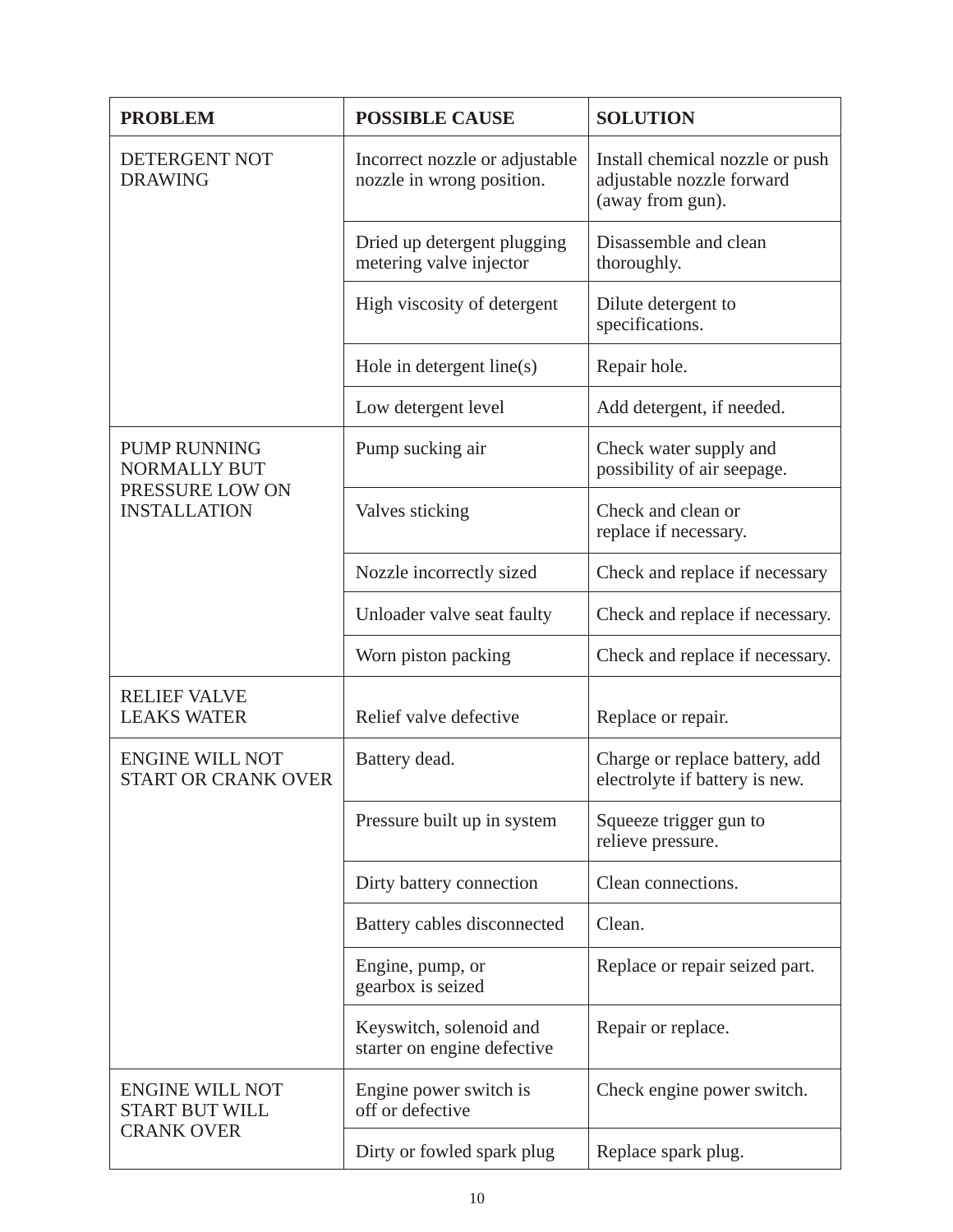| <b>PROBLEM</b>                                                                             | <b>POSSIBLE CAUSE</b>                                          | <b>SOLUTION</b>                                                                                                                       |  |  |
|--------------------------------------------------------------------------------------------|----------------------------------------------------------------|---------------------------------------------------------------------------------------------------------------------------------------|--|--|
| <b>ENGINE WILL NOT</b><br><b>START BUT WILL</b><br><b>CRANK OVER</b>                       | Low oil shut down is activated   Add oil to engine, check more | frequently.                                                                                                                           |  |  |
|                                                                                            | Engine low or out of fuel                                      | Add Fuel.                                                                                                                             |  |  |
|                                                                                            | Fuel filter is clogged                                         | Replace or clean fuel filter.                                                                                                         |  |  |
|                                                                                            | Fuel supply valve-off                                          | Turn on fuel supply valve.                                                                                                            |  |  |
|                                                                                            | Engine flooded or starved                                      | Choke only as required.                                                                                                               |  |  |
| <b>ENGINE BOGS DOWN</b><br><b>UNDER LOAD,</b><br>WHENEVER SPRAY GUN<br><b>IS TRIGGERED</b> | Incorrect or obstructed nozzle                                 | Replace with the proper nozzle<br>or clear obstruction.                                                                               |  |  |
|                                                                                            | Engine needs to be repaired<br>or replaced                     | See engine manual or engine<br>dealer.                                                                                                |  |  |
|                                                                                            | Operating in high elevation                                    | Lower the pressure of the unit<br>and check for correct engine<br>speed (RPM)                                                         |  |  |
|                                                                                            | Carbon deposits on cylinder<br>head                            | Remove head and wire brush<br>deposits.                                                                                               |  |  |
| <b>ELECTRIC MOTOR</b><br><b>DOES NOT START</b>                                             | No electric power                                              | Check cord, plug, socket,<br>and breaker.                                                                                             |  |  |
|                                                                                            | Thermal overload in the motor<br>or starter has been tripped   | Reset manual overload by<br>depressing the thermal switch<br>on the outside of the motor<br>or starter after the motor has<br>cooled. |  |  |
|                                                                                            | Power switch inoperative                                       | Check power switch.                                                                                                                   |  |  |
|                                                                                            | Electric motor or wiring<br>failure                            | Replace or repair motor<br>and/or wiring.                                                                                             |  |  |